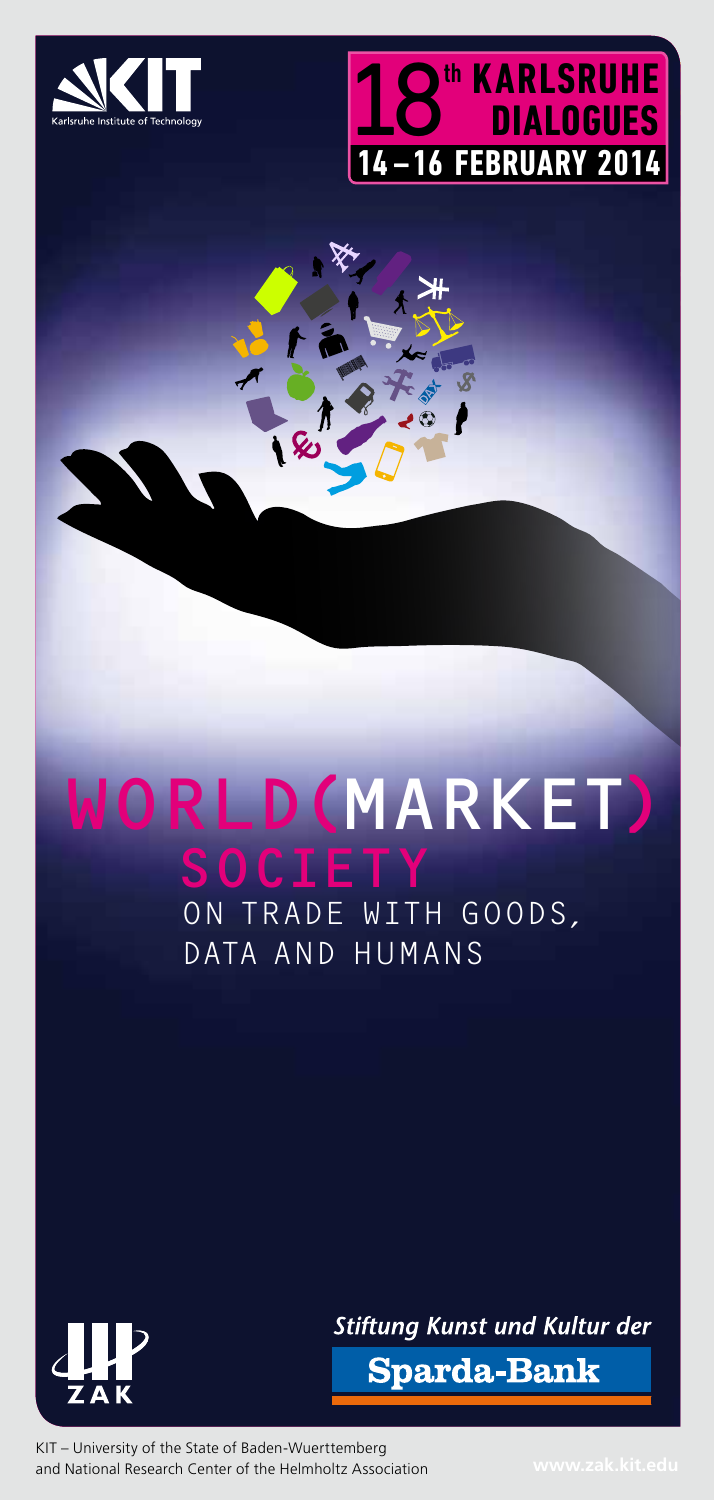# **a**<br>**a**<br>**b**<br>**a** 18<sup>th</sup> KARLSRUHE DIALOGUES<br>14-16 FEBRUARY 2014<br>WORLD (MARKET) controls at border cr<br>SOCIETY: governmental regula<br>ON TRADE WITH increasingly difficult<br>GOODS, DATA AND complish when it complish when it complish when it compl **zusammenließen 14–16 February 2014**

### **14 -**<br> **work**<br> **soc 14-16 FEBRUA<br>WORLD (MARKET)<br>SOCIETY<br>ON TRADE WITH<br>GOODS, DATA AND<br>HUMANS KAF<br>6 F**<br>MM<br>ADE<br>ADE<br>S, DA World (Market) SOCIETY: On Trade with Humans

**demokratie** 

**anhang zusammenleben** 

which **gc**<br>traded, i<br>still acce<br>ity of wo<br>for abou<br>observe<br>ally trad<br>data, ha<br>faster th<br>flow of g sb<br>bun<br>rld<br>t 2 d th<br>ed<br>we l<br>an **bol**<br>t fc<br>tra<br>) yeat<br>ser<br>bee<br>the<br>ds. ' de.<br>ars<br>inte<br>*v*ice<br>inter<br>*N*hi **it can<br>ernation<br>es, suc<br>rowing<br>ernation** e<br> **menscher**<br>
menscher<br>
menscher<br>
menscher isterligte isterligte begrevende begrenne begrenne om der isterligte begrenne begrenne begrenne beginnte isterligte begrenne beginnte begrenne beginnte isterligte beginnte beginn **zugehörichkeit soziologie zusammenließen** er al<br> **burger**<br> **burger**<br> **burger** ill a<br> *r* of<br>
r al<br>
selly t<br>
lta,<br>
ste<br>
w od:<br>
lod: raded<br>
have **l**<br>
r than<br>
of good<br>
s are a demokratical<br>demokratical<br>demokratical<br>demokratical<br>demokratical<br>demokratical **k**<br>**int**<br>Sippose<br>Sippose **zugehörich**<br>**zugehörichs**<br>**zugehörichs**<br>**zugehörichs**<br>**different**<br>**le**<br>**material**<br>**ble** to state<br>**ble** to state While the vision of a **world society** based on internationally negotiated and accepted universal values proves to be an illusory 'cultural romance', market mechanisms are prevailing in many ways. Since the 1990s, technological advances of an unprecedented extent have enabled an "information technology revolution" (Manuel Castells) that at the same time have brought us an unpredictable complexity: the paradox of the increasing intransparency of transparency. Starting from globalism-realism controversies, the 18<sup>th</sup> Karlsruhe Dialogues will focus on the highly controversially evaluated developments of increasingly networked forms of life from a market point of view. The **global marketplace**, on which **goods and data** are traded, is booming: goods still account for the majority of world trade. However, for about 20 years it can be observed that internationally traded services, such as data, have been growing even faster than the international flow of goods. While material goods are accessible to state

**com**<br>**example**<br>**friends**<br>**com if**<br>trols a<br>easing<br>plish **nation**<br> **n**<br> **n**<br> **n**<br> **n**<br>
<br> **n**<br>
<br> **n**<br>
<br> **n berschicht**<br>Drd<br>Biff<br>Binti **nation**<br>**n**<br>icu<br>icu<br>icu **kollectives**<br> **kollectives**<br> **k** to ac<br> **kollective community**<br> **community**<br> **community**<br> **community**<br> **community mittelklasse society b**<br>ros<br>atio **community**<br> **communicipality**<br> **communicipality** controls at border crossings, governmental regulations are increasingly difficult to accomplish when it comes to the exchange of intangible goods. Thus, the NSA scandal has made it clear that many governments are facing a dilemma: what some may perceive as a gain in liberal freedom might be considered as a potential danger for freedom by others. To what extent do we have to restrict our freedom in order to ensure our safety?

**freundschaft society** 

Yet, the global marketplace is not only about goods and data but also and especially about **humans**: human trafficking, new forms of slavery, inhumane and dangerous working conditions are still existent in the 21<sup>st</sup> century. The collapse of a textile factory in Bangladesh in April 2013 has made it clear to what extent production standards and occupational safety are still catastrophic in many places. In relation to the market, which roles do the state, the trading partners, and the international community have to play?

lexa<br>i<mark>al,</mark><br>elor rs, and<br>**hifty h<br>Marl**<br>mine<br>econds of the<br>pment **the manufacture**<br>**d** the ir<br>ave to<br>**sruhe l**<br>the so<br>mic, a<br>e currects nten<br>**pla<br>Dial<br>ciol<br>nd**<br>ant ly?<br>**logues**<br>logical<br>media<br>with **oberschicht** par<br>cor<br>The will<br>soc<br>asp<br>dev<br>goc **allgemeinheit zusammenließen arl**s<br>ine<br>onc<br>f th<br>ta, **and the Socio**<br>**chipanhangither**<br>**and and huma**<br>**and huma national**<br> **n**<br> **n**<br> **n**<br> **n**<br> **n**<br> **n**<br> **n ues**<br>cal<br>dia<br>th **society freundschaft** The **18th Karlsruhe Dialogues** will examine the sociological, social, economic, and media aspects of the current developments in trade with goods, data, and humans.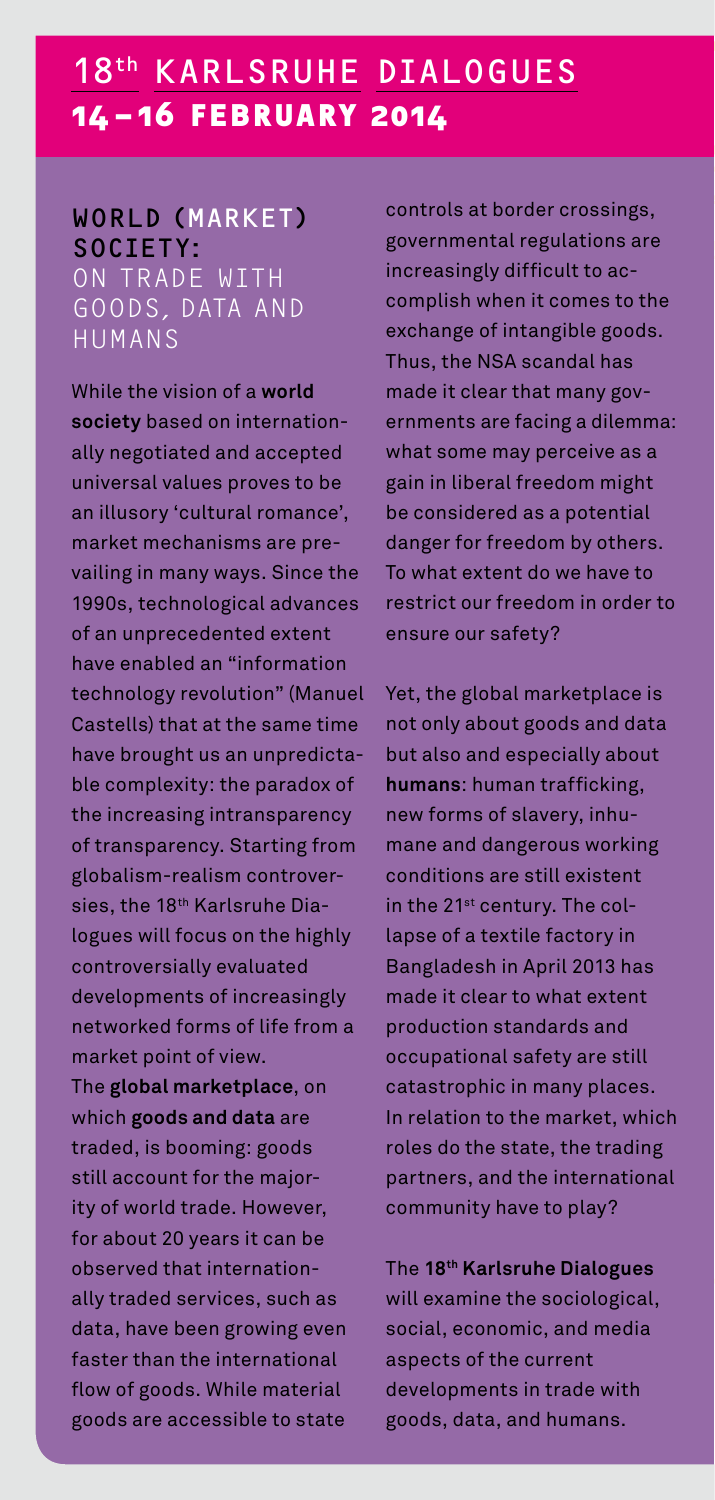scientists as well as expert<br>with practical knowledge<br>in the field will discuss<br>which risks arise from wo<br>(market) society. It will a<br>be discussed what chance<br>and options for action are **ist:<br>rac<br>fiel<br>ris<br>et)<br>cus<br>ptio menschenrechte allgemeinheit fil as end**<br>**freunds**<br>**graphs**<br>**graphs**<br>**graphs**<br>**graphs**<br>**f**<br>**graphs**<br>**graphs zusammenließen soziologie zugehörichkeit** Re<br>sci<br>wit<br>in t<br>wh<br>(m; **nov**<br> **c**h p<br>
the<br>
ich<br> **ark**<br> **dis k** *k* and **dese**<br>**k** as we<br>**propertifield** will<br>**propertified**<br>**collect** arc<br>ell a<br>hov<br>disc<br>e fr<br>**y**. It<br>hat **zusammenligenische**<br>**zuss**<br>**zuss**<br>**zusammeries**<br>**alles**<br>**constribin**<br>**dithin** ti **nd**<br>**rits**<br>**nd**<br>so<br>es<br>, 18th Karlsruhe Dialogues Renowned researchers and scientists as well as experts with practical knowledge in the field will discuss which risks arise from **world (market) society**. It will also be discussed what chances and options for action are to be considered within the context of a pluralistic world cultural society and what solutions are offered. What possibilities and paths of action can be identified to – institutionally – guarantee individual freedom on the basis of simultaneous participation and responsibility?

> **community**<br> **community**<br> **community**<br> **community**<br> **community**<br> **community** Art and Media Karlsruhe), a<br>reading and a performance<br>at Badisches Staatstheater<br>Karlsruhe (State Theatre of<br>Baden, Karlsruhe) are also p<br>of the programme. **nation**<br>Inded<br>Inded<br>Inded<br>Bedded<br>Partionalisater **ia |**<br>a p<br>s S<sup>:</sup><br>tat<br>sru<br>amı **ne**<br>Karl<br>erf<br>taa<br>e T<br>he)<br>me. **(Cente<br>sruhe)<br>orman<br>tsthea<br>heatre<br>are als municipality friendship communities ng**<br>disc<br>ruh<br>pre<br>pre  $\mathsf{arlsru}$ <br>pgrami **herformance**<br>**heatsheater**<br>**he**) are also p<br>**me.**<br>**heats** r<br>art<br>I The three-day event features international participants and examines the subject from different perspectives for a broad audience in keynote addresses, discussions, and roundtables. The symposium will be accompanied by cultural events intended to contrast the impressions gained and to enrich them through additional aspects seen from an artistic perspective. Thus, a thematic film night in cooperation with the television channel ARTE and the ZKM | Zentrum für Kunst und Medientechnologie Karlsruhe (Center for reading and a performance at Badisches Staatstheater Karlsruhe (State Theatre of Baden, Karlsruhe) are also part of the programme.

reche<br>fth<br>fth<br>vür<br>uplial<br>ort<br>(arl<br>uish **kiative<br>Stiftur<br>le Spal<br>ttemb<br>porting** demokratie **demokratique A**<br>demokratique **demokratique a**<br>demokratique and the analytique and the analytique and a<br>demokratique analytique and the analytique and the analytique and allocative and allocative and allocative **ve** p<br>-Ba<br>-Ba<br>thae K<br>er v<br>se 2 **nart**<br>it unk<br>tharls<br>ith<br>ith<br>?00 **mered by<br>
md Kultur<br>
Baden-<br>
as been<br>
struck in sup-<br>
for the ZA<br>
struck shanks**<br>
and that **zusammenleben anhang z**<br>**zuspeciative**<br>**the Stiftur**<br>of the Spa<br>**Württemb**<br>supporting<br>Dialogues<br>porter tog **k**<br>**kult**<br>kulture<br>bured a nol<br>be p<br>lun<br>- Ba<br>tha<br>e K **ved and**<br>**vartner**<br>**st und**<br>**nk Bac** d a<br>red<br>Kul<br>bee<br>ne<br>ne ci<br>he p-<br>by<br>tur<br>n The ZAK is honoured and appreciative to be partnered by the Stiftung Kunst und Kultur of the Sparda-Bank Baden-Württemberg that has been supporting the Karlsruhe Dialogues as the main supporter together with the city of Karlsruhe since 2005. The ZAK wishes to express its thanks for the generous support that makes this international symposium possible. We are looking forward to our continued partnership.

- $\rightarrow$  MOST EVENTS WITHIN THE KARLSRUHE Dialogues can be attended without an entrance fee. We would be very happy to welcome you!
- → Conference languages: German, English; simultaneous interpreting.
- $\rightarrow$  SUBJECT TO ALTERATIONS

#### **Presented by:**

ZAK | Centre for Cultural and General Studies Karlsruhe Institute of Technology  $(K|T)$ 

n-<br>
For Registration for the opening<br>
reception on Friday and the<br>
reading on Sunday necessary via:<br>
ce www.zak.kit.edu<br>
Info line: +49 (0)7 21/608-4 43 84<br>
of SCIENTIFIC CONVENORSHIP:<br>
For Dr. Caroline Y. Robertson-<br>
von r the o<sub>l</sub><br>iday ar<br>day ne<br>du<br>))7 21/6<br>NVENC<br>me Y. Ro<br>A.,<br>A., reception on Friday and the reading on Sunday necessary via: www.zak.kit.edu Info line: +49 (0)7 21/608-4 43 84

#### **Scientific Convenorship:**

Prof. Dr. Caroline Y. Robertsonvon Trotha

#### **Organisation:**

Rubina Zern M.A., Christine Melcher Dipl.-Angl.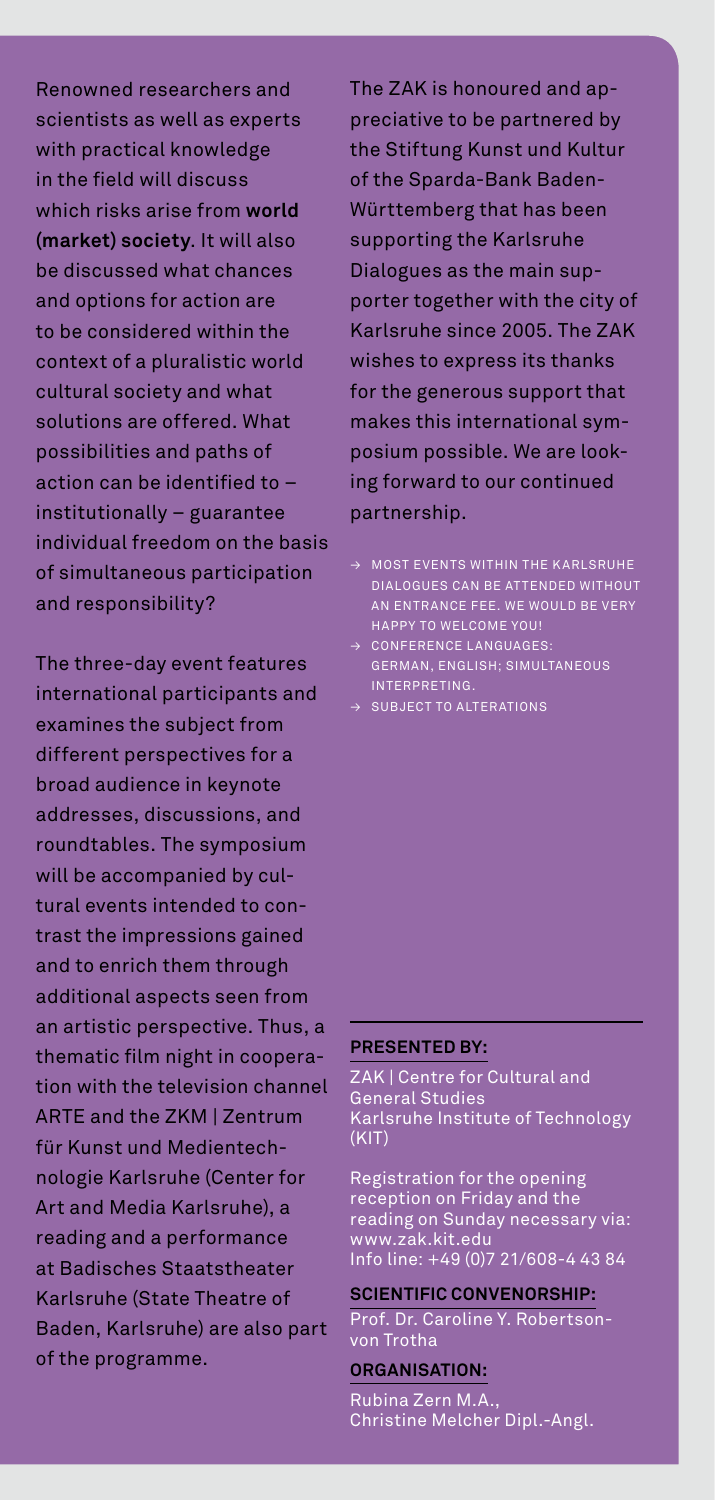#### **v**<br> **v cohabit human beings communities s**<br>R **e**<br> **g**<br> **g**<br> **g**<br> **g ERIDAY 14 FEBRUARY 2014**<br> **EXPENING EVENT OF THE 18<sup>th</sup> KARLSRUHE I<br>
SPARDAEVENT-CENTER, BAUMEISTERST<br>
WELCOME ADDRESSES mehrheit gemeinschaften zusammen**<br>Tel<br>Dr **c**<br>**c**ie di<br> **national**<br>aliss **communicipality**<br>Primultipality<br>Primultipality<br>Primultipality<br>Primultipality<br>Primultipality<br>Primultipality<br>Primultipality<br>Primultipality<br>Primultipality<br>Primultipality<br>Primultipality<br>Primultipality<br>Primultipality<br>Primultip **Opening event of the 18th Karlsruhe Dialogues**

### **krlsi**<br>Aumei<br>Ses **nationalities obers**<br>ERS<br>Chick **bi**<br>Tri<br>L ALOG<br>|<br>|<br>| SpardaEvent-Center, BaumeisterstraSSe 21

**freundschaft society** 

# **event of 1<br>
SPARDAEVE<br>
WELCOMI**<br>
Martin Hett **che 18<sup>th</sup> K***I***<br>NT-CENTER, B<br><mark>E ADDRES</mark> Welcome addresses**

**demokratie** 

**anhang zusammenleben** 

**gruppe bürger menschen** 

**Martin Hettich** Chairman of the Board of Sparda-Bank Baden-Württemberg eG

**Dr. Frank Mentrup** Lord Mayor of the City of Karlsruhe

**Dr. Ulrich Breuer** Vice President of KIT for Finance and Business Affairs

#### **Introduction**

**Prof. Dr. Caroline Y. Robertson-von Trotha** Director of the ZAK | Centre for Cultural and General Studies, KIT

#### **Opening keynote lecture**

**— Policy of World Society: Is the Global Dynamic Politically Accessible?**

**Prof. Dr. Dr. Udo Di Fabio** (Germany) Former judge at the Federal Constitutional Court, Professor of Public Law, University of Bonn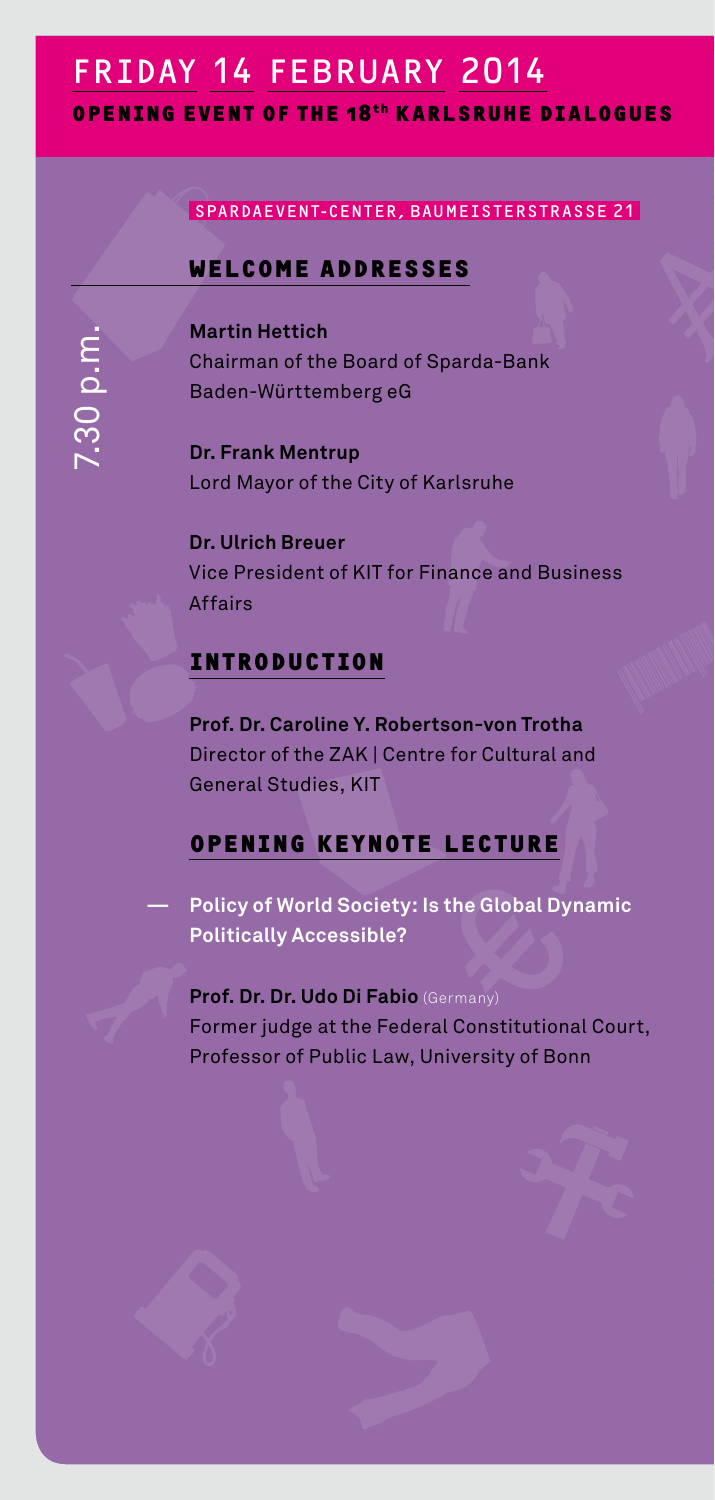

**anhang geselligkeit menschenrechte** 

### **politik** Musical programme **kulturen**<br>Kulturen Su<br>Ken Su **kollektiv gesellige**<br>Anhanga **bi**<br>U.S.<br>nie

**mittelklasse society oberschicht kollektiv geselligkeit öffentlichkeit**

**freundschaft society oberschicht nationalitäten**  **menschenre**<br> **Da**<br> **c**<br> **ba**<br> **ba frauds Chafta Freundschaft**<br>**Freundschaft**<br>**Daniela Vega and Hsu-Chen Su:<br>Tangos and Boleros – A Musical Mirror of<br>the Werld (Market) Sociaty zusammenlight**<br>**zusammenlight**<br>**zusammenlight**<br>**zugehörich**<br>**zugehörich**<br>**zugehörich MAN**<br>
- CI<br>
A M<br>
- Cie<br>
São **demokratie († 18**<br>1<br>1 M **volk**<br>External<br>**irr**o **nationalitäten in**<br>Pro **zusam**<br>**ECAL**<br>la Vega<br>s and l **mehrheit**<br> **mehr**<br> **mediate**<br> **Solen's zusammenleben<br>Frammenleben<br>Sontifik sozion**<br>Sontifik soziologie<br>Republikeit  **Daniela Vega and Hsu-Chen Su: the World (Market) Society**

**kulturen demokratie** 

Daniela Vega, born in São Paulo, Brazil, completed a classic ballet education at the Royal Academy of Dance and studied singing at the São Paulo State University. She sang in the choir of the Symphony Orchestra of the State of São Paulo and played leading parts in operettas and musical productions. As a DAAD scholarship holder, she studied song arrangement in the Master's programme at the University of Music (HfM) Karlsruhe. Since 2012, Vega has been studying song arrangement and singing in the soloist programme at the HfM Karlsruhe.

**Hsu-Chen Su**, born in Taipei, Taiwan, studied solo piano at the Liszt School of Music Weimar. In 2012 she graduated with a Master's degree in song arrangement and with distincion from the University of Music (HfM) Karlsruhe. She has attended various master classes and has been studying in the soloist programme at the HfM Karlsruhe since 2012. She is currently an Erasmus student at the Conservatoire National Supérieur de Musique et de Danse in Paris.

**human beings cohabit** As a song duo, Daniela Vega and Hsu-Chen Su were awarded the 2013 music scholarship of the Kunststiftung Baden-Württemberg (Arts Foundation Baden-Württemberg).

- $\rightarrow$  NO ENTRANCE FEE
- REGISTRATION NECESSARY VIA WWW.ZAK.KIT.EDU.
- **communities gestallight and ENTR.**<br>Registr.<br>The 'STE<br>DF BOOK:<br>DF BOOK: **anci**<br>Atio<br>Phai<br>3 Fo E FEI<br>N NE<br>NUS-<br>R SA E<br>CES:<br>BUC<br>LE. **sary via<br>HHANDLI**<br>A **municipality friendship together citizen human rights** and define a selection  $\alpha$ → NOE<br>→ REGO<br>→ THE<br>OF B STR.<br>'STE<br>00K:<br>! **human rights**<br>Buman rights<br>Buman rights<br>Let aligned by the property of the same of the same of the same of the same of the same of the same of the same of the same of the same of the same of the same of the same of the sa **zusammenließen k.kit.ed**<br>L BE OFF<br> U.<br>ERING A SELE<br>. **gemeinschaften**<br>Exposition THE 'STEPHANUS-BUCHHANDLUNG' WILL BE OFFERING A SELECTION of books for sale.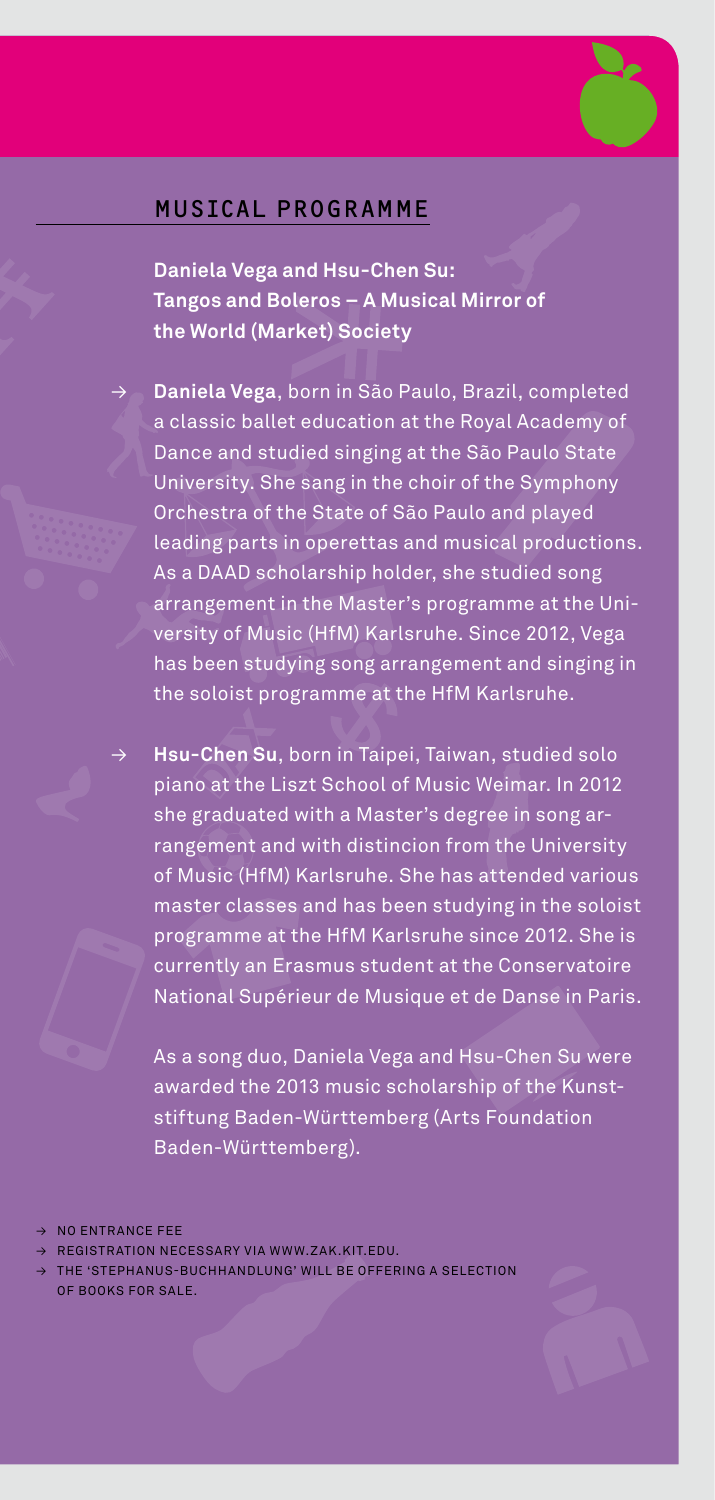### **comability human being a**<br> **human being a communities mittelklasse society especies** SATURDAY 15 FEBRUARY 2014<br>
SYMPOSIUM OF THE 18<sup>th</sup> KARLSRUHE DIAL<br>
SAAL BADEN AT THE CHAMBER OF COMMERCE A<br>
INDUSTRY KARLSRUHE, LAMMSTRASSE 13-1<br>
WELCOME ADDRESSES **mehrheit gemeinschaften**<br> **mehrheit**<br> **mehrheit**<br> **mehreit zusammenlighende**n<br>Externe of **4**<br>**EA**<br>-1 **communicipality**<br> **communicipality**<br> **communicipality**

**SYMPOSIUM OF THE 18<sup>th</sup> KARLSRUHE DIALOGUES**<br>
SAAL BADEN AT THE CHAMBER OF COMMERCE AND<br>
INDUSTRY KARLSRUHE, LAMMSTRASSE 13-17<br>
WELCOME ADDRESSES **NAM OF TH<br>
SAAL BADEN<br>
INDUSTRY K**<br> **WALFGANG GL chall to gether KARLSRUHE DIALOG**<br>At the chamber of commerce and<br>ARLSRUHE, LAMMSTRASSE 13–17<br>E ADDRESSES **freundschaft**<br>Berof<br>SES **uh**<br>Co<br>Ra **berschichte**<br> **oberschicht**<br> **oberschicht**<br> **bi**<br>ERC<br>13 SAAL BADEN AT THE CHAMBER OF COMMERCE AND Industry Karlsruhe, LammstraSSe 13—17

**freundschaft society** 

#### **Welcome addresses**

**demokratie** 

**Wolfgang Grenke** President of the Chamber of Commerce and Industry Karlsruhe

**Prof. Dr. Caroline Y. Robertson-von Trotha** Director of the ZAK | Centre for Cultural and General Studies, KIT

#### **Opening keynote address**

**— The Collapse of Global Economy Dr. John Ralston Saul** (Canada) President of PEN International and author, Toronto

### **— Do We Need New Standards for the Global Market? Prof. Dr. Lars P. Feld** (Germany)

 President of the Walter Eucken Institute, Freiburg, Chair for Economic Policy and Constitutional Economics, University of Freiburg, Member of the German Council of Economic Experts

**— Between Morals and Markets: Changing Landscapes in China's Society Prof. Dr. Yunxiang Yan** (China/USA) Professor of Anthropology and Director of the Center for Chinese Studies, University of California, Los Angeles

**volution** metal metal in the set of the set of the set of the set of the set of the set of the set of the set of the set of the set of the set of the set of the set of the set of the set of the set of the set of the set o **demokratical**<br>**demokratical**<br>belies<br>andemokratical<br>demokratical<br>demokratical<br>demokratical<br>demokratical **Prof. Dr. Manuela Boatcă** (Romania/Gerre<br>Professor for the Sociology of Global<br>Institute for Latin American Studies,<br>Freie Universität Berlin<br>LUNCH BREAK **mension**<br> **mension**<br> **mension**<br> **mension**<br> **mension**<br> **mension**<br> **mension**<br> **mension zugeles<br>ities and<br>isms of a<br>bla Boatcine**<br>Sociologie<br>fine Americ<br>dit Berlin **chase**<br>**arce G**<br>mania/<br>of Glol<br>Studi **d Citiz<br>iood**<br>German<sub>j</sub><br>pallees,<br>es, ren<br><sup>/)</sup><br>| **gese**<br>alities, Pr In Fr. <u>LL</u> eie<br>INC<br>INC **zu Frequatitie<br><b>Dr. Manuela**<br>**ssor for the s**<br>ute for Latin<br>Universität E<br>H BREAK **gemeins**<br>**gemeins**<br>**gemeinschaften mehr der Ameri**<br>**Berlin**<br>**Berlin Purch**<br>**allgement**<br>**allgement**<br>**allgement**<br>can St dia/<br>**Sididi**<br>Andia **bal Inequation**<br> **es, nationalitäten obers**, **— Global Inequalities and Purchased Citizenship. On the Mechanisms of a Scarce Good** Prof. Dr. Manuela Boatcă (Romania/Germany) Professor for the Sociology of Global Inequalities, Freie Universität Berlin

**gemeinschaften**<br>12.30 p.n **b**<br> **b**<br> **b**<br> **b**<br> **b**<br> **d menscher**<br>...<br>... 12.30 p.m. LUNCH BREAK

**anhang zusammenleben**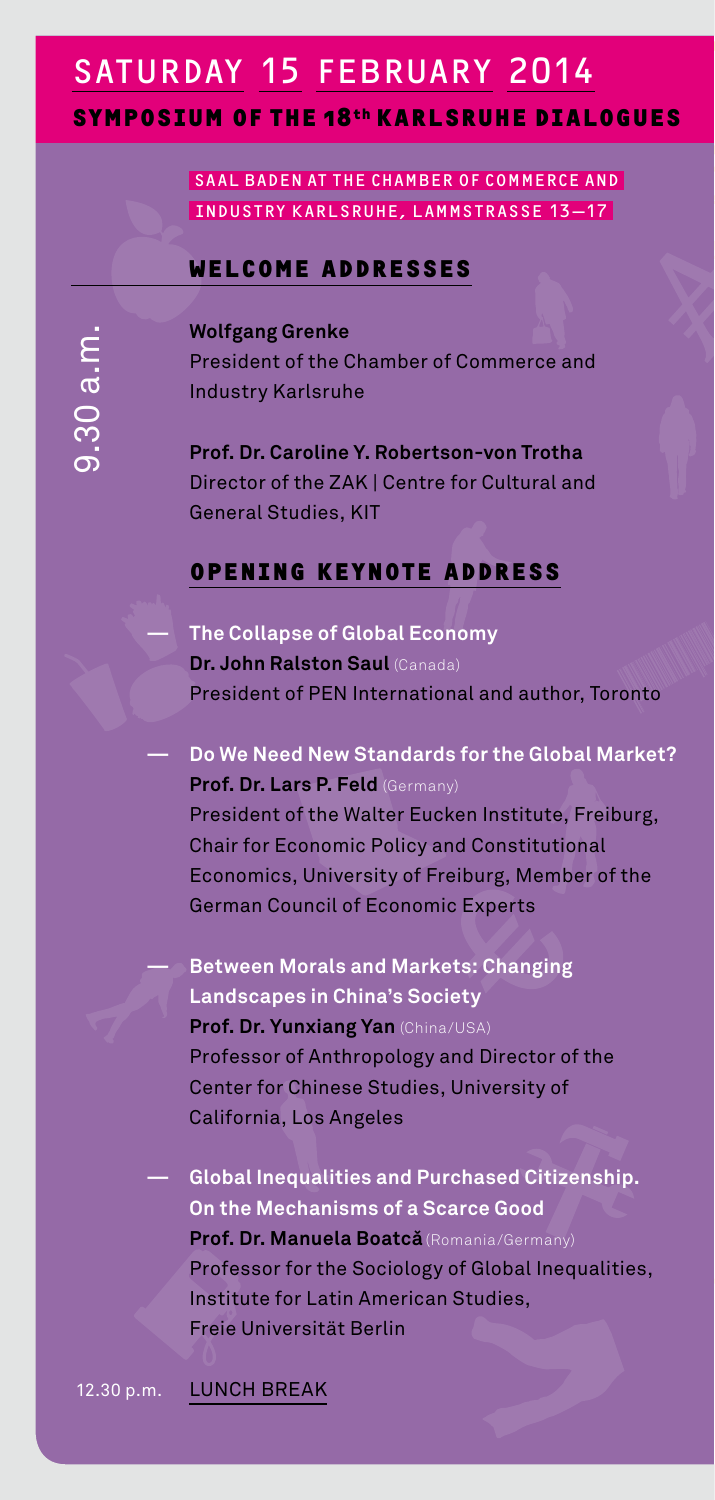

**öffentlichkeit**

**mittelklasse society** 

**menschenrechten**<br> **Propertier**<br> **Denschenrechten**<br> **Conschenrechter**<br> **Conschenrechter**<br> **Conschenrechter ftemporary Slavery and the<br><b>f. Dr. Zoe Trodd** (United Kingdor<br>fessor and Chair of America<br>partment of American and Ca<br>versity of Nottingham **political general contemporary Slavery and the Modern Slave Trade<br>
Prof. Dr. Zoe Trodd (United Kingdom) zy Slaver<br>Trodd** (Un<br>d Chair of<br>Mottingh<br>Ethics an<br>Ethics an **menscher**<br>Expediented<br>Expediented by the controller<br>Expediented by the controller of the controller of the controller of the controller of the controller of the controller of the controller of the controller of the contro **demokratie B**<br> **demokratie B**<br> **demokratie B**<br> **demokratie B vde**<br>ter<br>dia **nationalitäten**<br>atuns **slave Trade<br>Figure 18**<br>Findles,<br>the Age o **zusammenleben**<br>Leopold<br>F **kollektiv gestellige**<br> **a**<br> **a**<br> **a offent**<br> **offent**<br> **offent**<br> **offent zusampora**<br>**br. Zoe**<br>ssor an<br>tment<br>sity of **mehry Sla<br>Trodd**<br>d Chai<br>of Ame<br>Nottin **zusammenleft Society and the**<br> **zusammenles**<br> **polynomials**<br> **zugehörich**<br> **polynomials kulturen**<br>**Kult de**<br>de<br>ter **menschen**<br>ies **Prof. Dr. Zoe Trodd** (United Kingdom) Professor and Chair of American Literature, Department of American and Canadian Studies, University of Nottingham

#### **— One World? Ethics and Human Rights in the Age of Globalisation**

**Dr. Jyoti Sanghera** (Nepal/Switzerland) Section Chief, Human Rights and Social and Economic Issues at the UN office of the High Commissioner for Human Rights, Geneva

**— Brave New World? Labour Conditions in Bangladesh's Textile Industries Taslima Akhter** (Bangladesh) Activist and photographer, Coordinator of the Bangladesh Garment Workers Solidarity Centre

**— No 'Bread' but 'Circuses'? Major Events in Rio de Janeiro between Spectacle, Speculation, Right for City and the New Brazil Dr. Dawid Danilo Bartelt** (Germany/Brazil) Director of the Brazil office of the Heinrich Böll Foundation, Rio de Janeiro

**— The Transparent Citizen. On Total Transparency in the Age of NSA Surveillance Prof. Hasan Elahi** (Bangladesh/India/USA) Media artist and Director of the center 'Digital Cultures and Creativity', Honors College, University of Maryland

**Gle**<br>**Pr**<br>Jes ord<br>In Go **ndea**<br> **pha**<br> **ndinaters**<br> **ters**<br> **ver stion f<br>Ilising<br>Dr. Léo<br>Monne<br>ator of<br>cultura<br>nance world (Mark**<br>**nce Bekema**<br>**t** Chair ad pe<br>**the Jean Mon**<br>**l** Dialogue, H<br>**,** University of **human Realities<br><b>human** (Belgium/Ita<br>**nation**<br>**nation**<br>**nation**<br>**luman Rights**<br>of Padua **in a**<br>ly)<br>demic<br>f Exce<br>& Mul co-<br>Ilence<br>ti-leve<br>**\ demokratie together**<br> **Go**<br> **ANCE FEI**<br>
PHANUS-I **hr. Dr. Leonce**<br>an Monnet Clinator of the<br>tercultural D<br>vernance', U<sub>li</sub><br>E<br>BUCHHANDLUNG<sup>,</sup> **zusammenlighering Bending**<br>**zusammenlighering**<br>Frankrighering<br>Principal<br>Principal **example begins**<br>ad pe<br>an Mo<br>gue, Hersity<br>example being before **rat Reatu<br>et) Societ<br>ns** (Belgium<br>nnet Cent<br>nnea Rig<br>f Padua<br>nnea select **ges in a**<br>**y**<br>//taly)<br>caden<br>**re of E**<br>hts & l **alic co-**<br>**xcellei<br>Multi-l**<br>poks For **andelige menschenrechte**<br> **andelige**<br> **geselligenrechte** andeligence and an<br> **generally — Education for Intercultural Realities in a Globalising World (Market) Society Prof. Dr. Léonce Bekemans** (Belgium/Italy) Jean Monnet Chair ad personam, Academic coordinator of the Jean Monnet Centre of Excellence 'Intercultural Dialogue, Human Rights & Multi-level Governance', University of Padua → Contemporary Stavery and the Modern Stave Trad<br>
Professor and Charles (Assecsor)<br>
Professor and Charles (Assecsor)<br>
University of Nottingham<br>
→ One World? Ethics and Human Rights in the Age of<br>
clubalisation<br>
Dr. Jyoti

→ No entrance fee

**municipality friendship communities nationality**<br> **nation**<br> **national**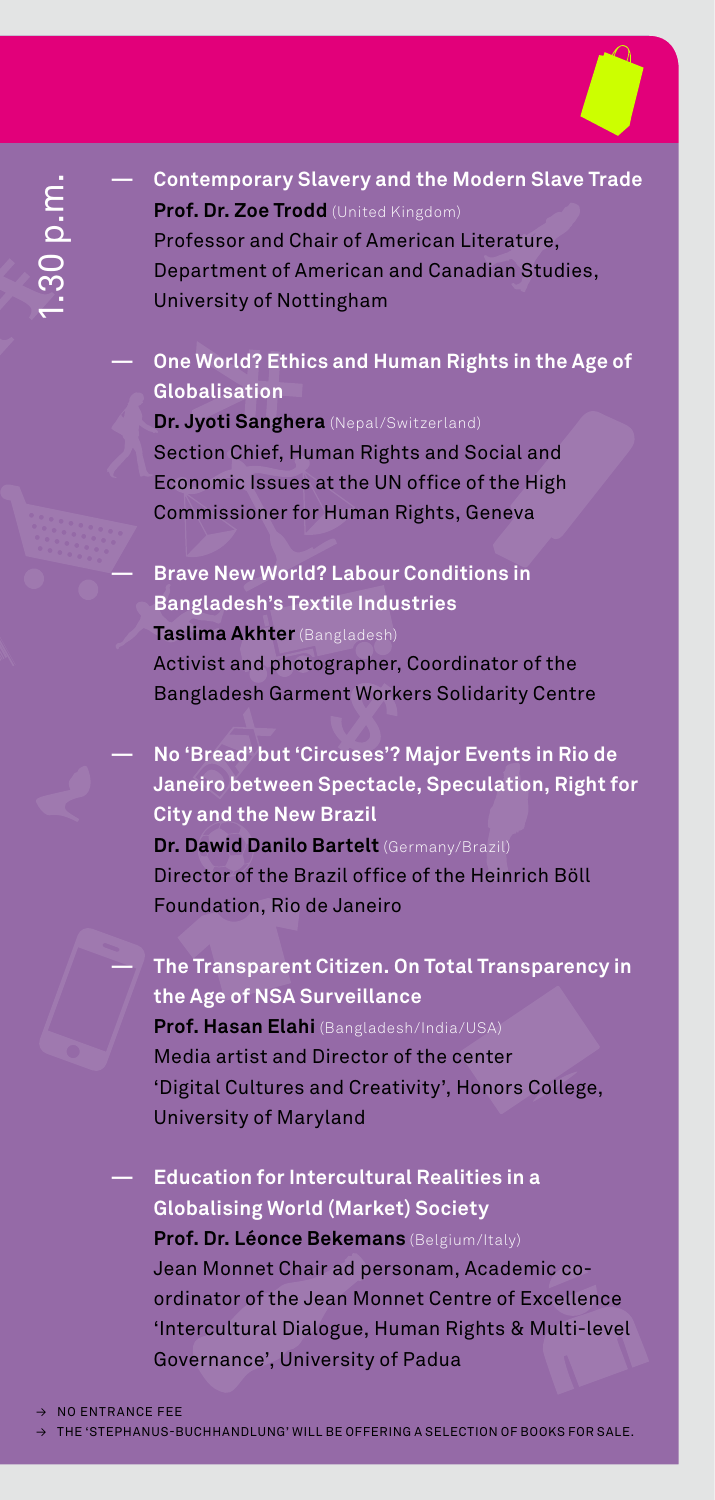**cohabit human beings** 

**demokratie volk gemeinde**

7.30 p.m

#### **zKMICENTE**<br>**LORENZSTR<br>ARTE FII**<br>Presentatio **citizen together friendship municipality freundschaft**<br> **freundschaft**<br> **freundschaft nationality**<br> **nationality**<br> **nationality**<br> **n oberschicht**<br>The **nationalitäten interview**<br> **hatter**<br>
per **kollective**<br>R<br>Kollective **mehrheit gemeinschaften**<br> **mehrheit gemeinschaften**<br> **mehrheit gemeinschaften zusammenlebenden († 1888)**<br>Filmanne soziologie<br>Politik soziologie<br>Politik soziologie e di politik soziologie<br>Politik soziologie **compared Being &**<br> **human being**<br>
<u>human</u> **zusammenlig<br>Example**<br>Example **nationality**<br> **universality**<br> **university FILM**<br>
ZKMICENTER FOR ART AND MEDIA KARLSRUHE, **nationality**<br> **n**<br> **n**<br> **n communities friendship municipality** LORENZSTRASSE 19, ZKM\_MEDIA THEATER

**communities mittelklasse society** 

**freundschaft society** 

#### **ARTE film night**

 Presentation of documentaries in cooperation with ARTE and ZKM | Karlsruhe

The vision of a world society based on universal values proves to be illusory. Market mechanisms, however, do prevail: cross-border trade with services and data is increasing; people are degraded to goods. The question arises what chances and risks the 'world (market) society' holds. The ARTE film night is looking for answers.

#### **Paradisical?**

An estimated 20 to 30 billion dollars are being hidden in tax havens every year. An amount which is equivalent to two-thirds of global debts. Entire states are in danger of collapsing due to the increasingly extensive tax evasion: *"Zeitbombe Steuerflucht – Wann kippt das System?" (Time Bomb Tax Evation – When Will the System Fail?)*

#### **Profitable?**

Agricultural land is considered the most profitable investment of the 21<sup>st</sup> century. The run on the best agricultural areas of underdeveloped countries is enormous – those countries sell their lands despite the famines which threaten their own people: *"Dritte Welt im Ausverkauf"*? *(Third World For Sale)*

# **nex Inexpensive?**

**anhang zusammenleben** 

**gruppe bürger menschen** 

**vpe** Gl In sum "A Ge th **dbat**<br>the<br>rge<br>edi<br>su:<br>e B **gemeindentify and Source Sigemein Constraint Constraint (Best)**<br> **politicity** and dental treatment. Now, it is high-tect<br>
ring and dental treatment. Now, it is high-tect<br>
ring in the Far East at affordable prices:<br> **polyo** im<br>
un the<br>
the<br>
ss c<br>
sto<br>
s w Ausverka<br>**as long s<br>isocus of<br>ith Fassinger**<br>**socions**<br>*somgk*<br>ith Health **greach**<br>**rest v**<br>**it. No**<br>**frous**<br>*Bypas***<br>***Bypas* **d**<br>**World**<br>**allame**<br>**we** it is<br>able p<br><br>**Geschi**<br>**s** from **of**<br>**i** cose<br>higentlickey<br>if the Bo **dem**<br> **definition**<br> **definition** leir<br>:su<br>e B<br> **zugehörich has**<br>**z** past, the foly and denta<br>cine in the Fa<br>*z Bypass aus*<br>*dheitstouris*<br>*usiness with* **long s<br>cus of<br>il treat<br>***Bangk***<br>mus"<br>Health ince re**<br>intere<br>ment.<br>at affi<br>ok – D<br>(My By<br>i Touris **stv**<br>No<br>ord<br>as l<br>pas<br>im) **a** it is hight<br>able price<br>Feschäft<br>is from Bo rnic<br>sme<br>!s:<br>mit<br>ingi<br>ingi ecl<br>*del*<br>kok Globalisation has long since reached the clinics. In the past, the focus of interest was on cosmetic surgery and dental treatment. Now, it is high-tech medicine in the Far East at affordable prices: *"Mein Bypass aus Bangkok – Das Geschäft mit dem Gesundheitstourismus" (My Bypass from Bangkok – the Business with Health Tourism).*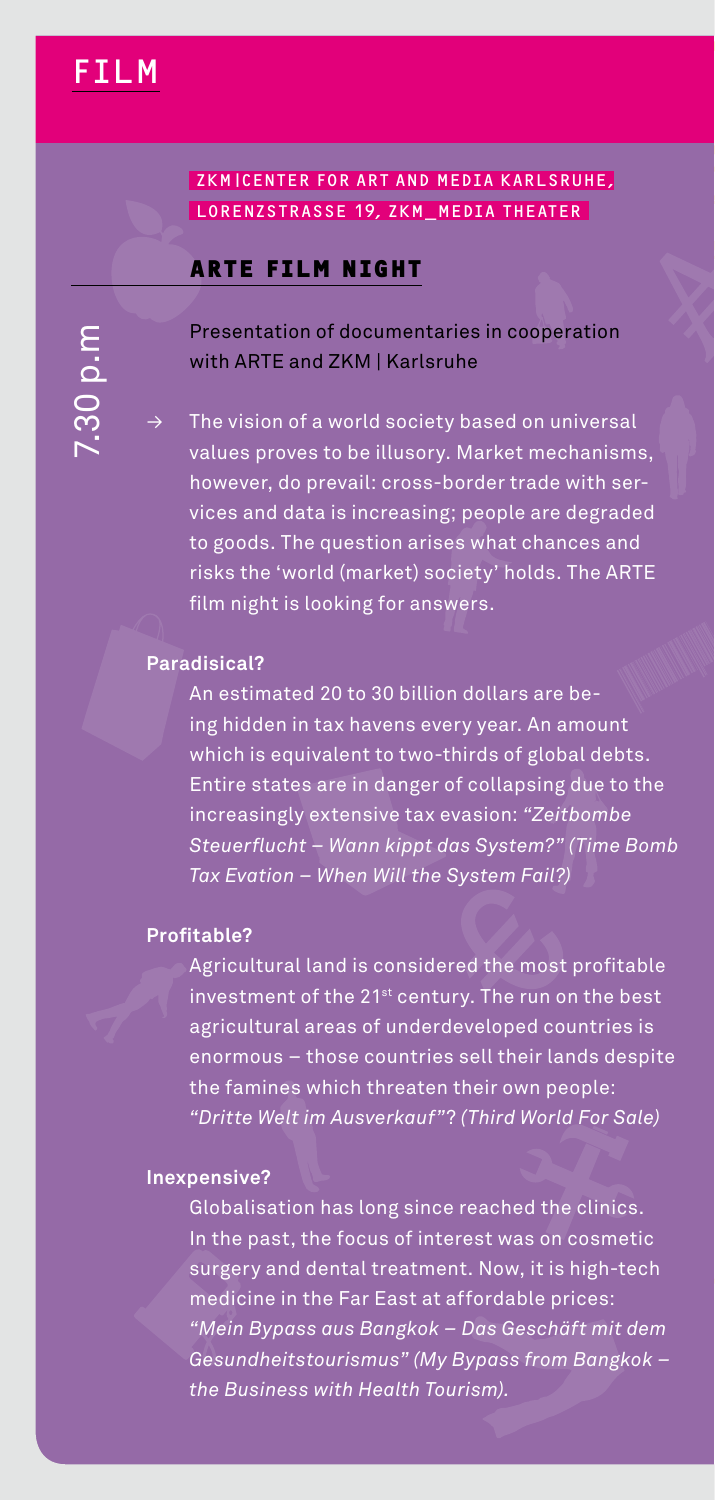

**anhang geselligkeit menschenrechte** 

| <b>Enlightened?</b> |  |
|---------------------|--|
| In 2002, G          |  |
| and made            |  |
| libraries.          |  |
| to stand u          |  |
| "Google u           |  |

**mittelklasse society oberschicht kollektiv geselligkeit**

**freundschaft society oberschicht nationalitäten**  **mlight**<br>
In 2<br>
and<br>
lib to 3<br>
"Go Wo<br>
ly r **freundschaft**<br> **hafta**<br> **hafta**<br> **hafta**<br> **hafta**<br> **political und dia Maght dee Wieca<br>
<b>portal und dia Maght dee Wieca**<br> **portal und dia Maght dee Wieca z**<br>**zusamment**<br>**s** caused<br>or their in<br>die Macht<br>a film on<br>rnet giant **menscheft**<br> **menschenrefte**<br> **c**<br> **c**<br> **c**<br> **c**<br> **c**<br> **c** demokratie <mark>ing</mark><br>ing<br>prokratie in proken<br>prokratie in proken in the process of the set of the set of the set of the set of the set of the set of the set o<br>process of the set of the set of the set of the set of the set of t **b**<br>a g<br>st u<br>ppe<br>" (G **national**<br> **n**<br> **n**<br> **nde**<br> **nde x**<br>**h**<br>al library<br>ersity<br>world<br>rights.<br>le monopo **zusammenleben anhang offer**<br> **offer**<br> **offer**<br> **offer**<br> **offer**<br> **of d?**<br>2, Goo<sub>;</sub><br>ade co<br>es. Thi<br>le und le gle has<br>ntract<br>s caus<br>or thei **z**<br>begun build<br>s with the biged<br>authors an<br>r intellectual demokratie <mark>de</mark><br>demokratie <mark>a</mark><br>stu **menscher A**<br>bra<br>ind<br>and In 2002, Google has begun building a global library and made contracts with the biggest university libraries. This caused authors around the world to stand up for their intellectual property rights. *"Google und die Macht des Wissens" (Google and the World Brain)*: a film on the failed knowledge monopoly of the internet giant.

**kulturen** 

| Paradisical? |  |
|--------------|--|
|              |  |
|              |  |

7.30 p.m. **Zeitbombe Steuerflucht Wann kippt das System?** (Time Bomb Tax Evation When Will the System Fail?) Documentary by Xavier Harel and Rémy Burkel *ARTE France 2013*

#### Profitable?

9.15 p.m. **Dritte Welt im Ausverkauf** (Third World for Sale) Documentary by Alexis Marant *ARTE France 2010*

#### Inexpensive?

10.45 p.m. **Mein Bypass aus Bangkok – Das Geschäft mit dem Gesundheitstourismus** (My Bypass from Bangkok – The Business with Health Tourism) Documentay by Wolfgang Luck

*ARTE/ZDF 2009*

#### 11.45 p.m. Midnight Snack

#### Enlightened?

 $\frac{1}{\sqrt{2}}$ **0.15 a.m.** n.<br>|<br>shc En<br> **GO**<br>
GO<br>
Do<br>
AR<br>
WN **lig<br>06**<br>00<br>cur<br>TE/<br>IN **SOCIETY FRIENDS FRIENDS REUND DIE MACHT DES WISSENS<br>
SLE AND THE WORLD BRAIN<br>
mentary by Ben Lewis<br>
ZDF 2013<br>
GERMAN<br>
CORMAN municipality**<br> **community**<br> **community**<br> **community**<br> **community nationalities**<br>MS :<br>ENT **together citizen human rights dependent rights rights** *nd***</del><br><b>***http:***<br><b>in German**<br>**in German**<br>FEE **zusammenligen**<br>TH<br>AB **human being and Die Macht des Wissens**<br>
<del>Google und die Macht des Wissens</del><br>
Documentary by Ben Lewis<br>
ARTE/ZDF 2013<br>
→ FILMS SHOWN IN GERMAN<br>
→ NO ENTRANCE FEE **ht des little benefits in the political political state**<br>*i*s<br>**political** political political political political political political political political political political political political political political politic **gemeinschaften**<br>
<u>(a)</u><br> **gemeinschaften allgemeinheit**<br> **of**<br> **of**<br> **of**<br> **of**<br> **of**<br> **of**<br> **of**<br> **of**<br> **of**<br> **of**<br> **of**<br> **of**  (GOOGLE AND THE WORLD BRAIN) Documentary by Ben Lewis *ARTE/ZDF 2013*

#### → **Films shown in German**

**NO ENTRANCE FEE**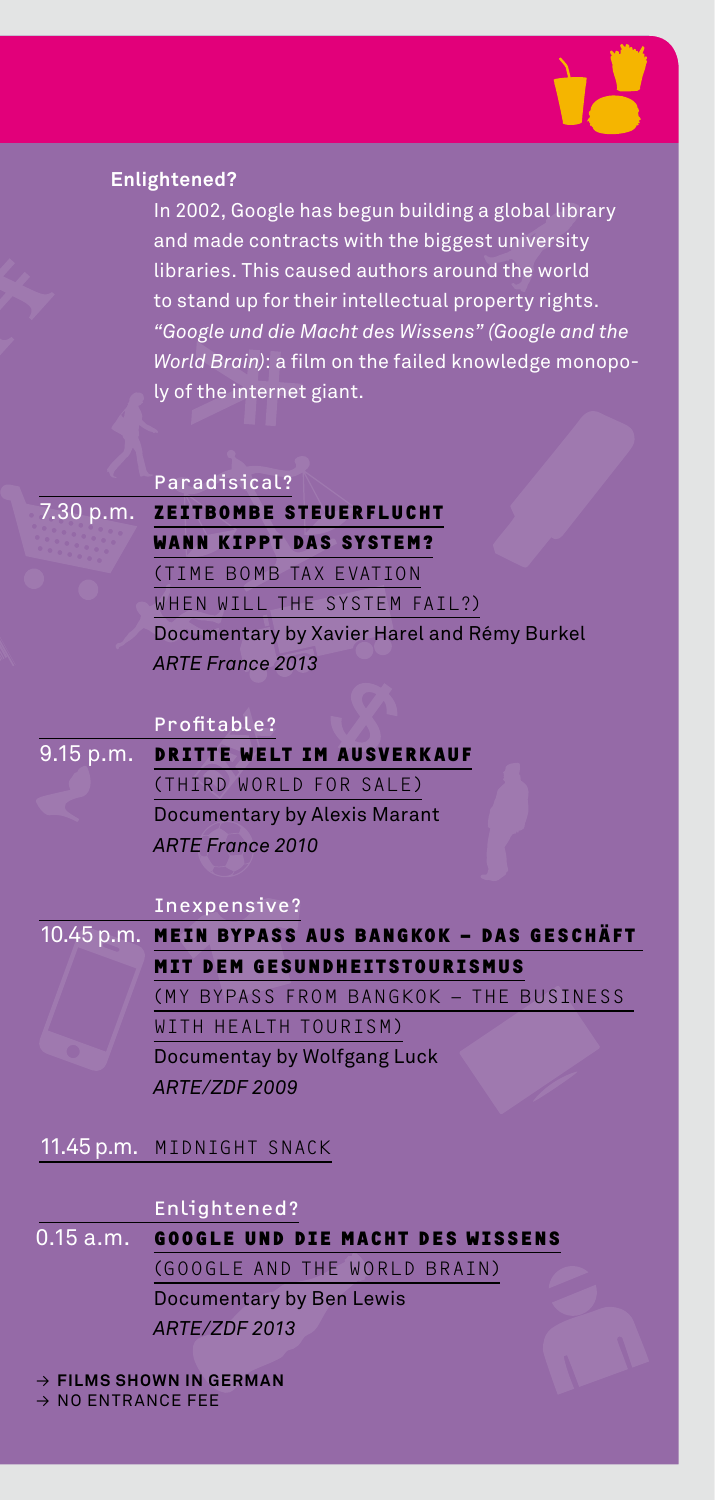## **cohabit human beings**  SUNDAY 16 FEBRUARY 2014<br>
MORNING PANEL DISCUSSION<br>
SPARDAEVENT-CENTER, BAUMEISTERSTR<br>
GO How Much Transparency and Trust Does<br>
World (Market) Society Need?<br>
T **MAY**<br> **MC**<br> **MC**<br>
HC<br>
WO **LU**<br>**us**<br>are<br>cie **Morning panel discussion**

**demokratie** 

# **communities c**<br>**c**<br>e SPARDAEVENT-CENTER, BAUMEISTERSTRASSE 21

**mittelklasse society** 

**freundschaft society** 

**nationalist PANEL**<br>**How Much T**<br>World (Mark<br>Moderation **citizen**<br>**nt-center, BAUMEISTERSTRASSE 2**<br>Fransparency and Trust Does the<br>let) Society Need? **on<br>BAUME:<br>Cand Tyded?**<br>Record **nation**<br>IST<br>irus **obers**<br> **o**<br> **o**<br> **o nationalitäten alutaten konstruksion**<br> **nationalitäten konstruksion nation**<br>ASS<br>ith  **How Much Transparency and Trust Does the World (Market) Society Need?**

**Moderation: Markus Brock** Moderator, SWR and 3sat

**Prof. Dr. Edda Müller** (Germany) Chairwoman of Transparency International Germany, former minister for nature and environment, Schleswig-Holstein

#### **Dr. Jyoti Sanghera** (Nepal/Switzerland)

Section Chief, Human Rights and Social and Economic Issues at the UN office of the High Commissioner for Human Rights, Geneva

#### **Prof. Dr. Léonce Bekemans** (Belgium/Italy)

Jean Monnet Chair ad personam, Academic coordinator of the Jean Monnet Centre of Excellence 'Intercultural Dialogue, Human Rights & Multi-level Governance', University of Padua

#### **Prof. Dr. André Habisch** (Germany) (tbc)

 Professor for Christian Social Ethics and Social Policy, Faculty of Business Administration, Catholic University of Eichstätt-Ingolstadt

#### **Reading**

**anhang zusammenleben** 

**gruppe bürger menschen** 

#### STUDIO (Badisches Staatstheater Karlsruhe), BAUMEISTERSTRASSE 11

**volvent mediately for the controller go :<br>nse<br>ark<br>:ut<br>ies re schönen neuen Klei<br>tkonforme Demokrati<br>kratiekonforme Märk<br>he isn't wearing anythi<br>out in the tale of** *The E* **menschenrechter**<br> **menscher**<br> **menscher**<br> **menscher**<br> **menscher**<br> **menscher**<br> **menscher**<br> **menscher zugehörich:**<br>**zusammenlige**<br>**zusammenlige**<br>**zusammenlige**<br>**zusammenlige**<br>**zusammenligerish:**<br><br>**zusammenligerish: der. G<br>e – fü**<br>**te**<br>ng at a<br>mperc ER KAR<br>**egen c<br>all!", th<br>all!", th öffentliche**<br>Bine<br>it component **zehöhen n<br>tkonforme D<br>tkonforme D<br>kratiekonfo<br>he isn't wear<br>out in the tal<br>hereby expre geuen**<br>**irme M**<br>ing an<br>ie of *TI*<br>sses v **kleide<br>ratie –<br>ärkte**<br>ything<br>ne Emp<br>what ev **fü**<br>**fü**<br>at a<br>erc<br>rery **Ingo Schulze: Unsere schönen neuen Kleider. Gegen eine marktkonforme Demokratie – für demokratiekonforme Märkte**

**gese**<br>bild<br>*lothes* **de**<br>**demokratie** <br>**demokratie** *k*<br>iut<br>id t **r**<br>all!", the c<br>*r's New C*<br>yone can : **n**<br>hill<br>see<br>see d<br>nes<br>,  $\rightarrow$  "But he isn't wearing anything at all!", the child cries out in the tale of *The Emperor's New Clothes* and thereby expresses what everyone can see,